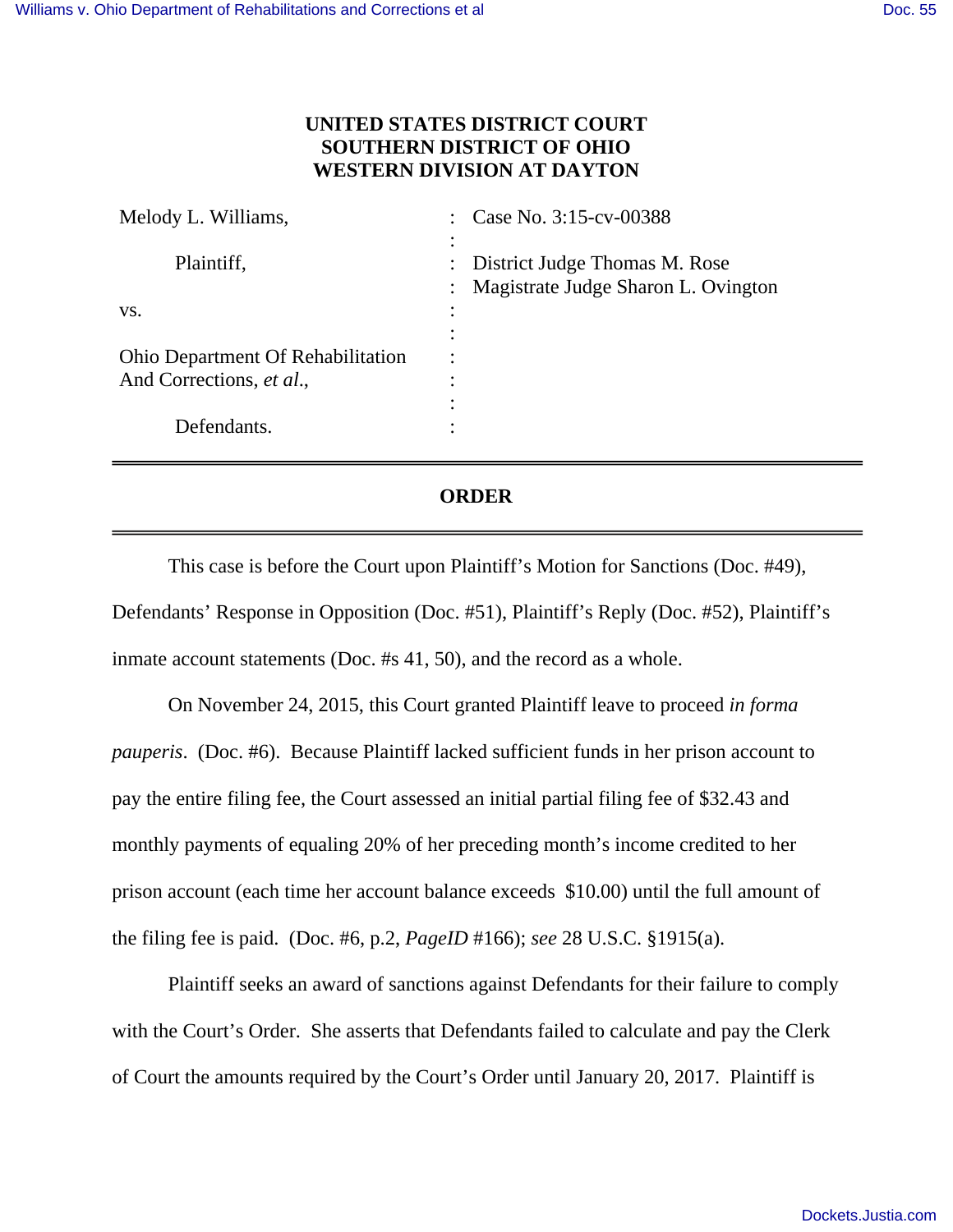correct that a significant delay occurred between the date of the Court's Order and the date the Court-ordered payments began. As of September 206, 2016, no portion of the filing fee had been paid to the Clerk. The Court therefore ordered Defendants to "provide a certified copy of Plaintiff's prisoner account since November 24, 2015, showing all receipts and disbursements." (Doc. #39, p. 2, *PageID* # 482).

In response, Defendant complied with the Order and explained that the institutions where Plaintiff was incarcerated (first, Dayton Correctional Institution; later and presently, Ohio Reformatory for Women) had received a copy of the Court's original Order that required Plaintiff pay an initial filing fee plus monthly payments. (Doc. #41). Defendants then corrected the problem. *Id*. Plaintiff's payments began as follows:

| Date      | Withdrawal    | Withdrawal         |
|-----------|---------------|--------------------|
|           | Amount $(\$)$ | Type               |
| 1/13/2017 | 32.43         | initial filing fee |
| 1/18/2017 | 91.82         | monthly payment    |
| 2/2/2017  | 18.60         | monthly payment    |
| 2/3/2017  | 3.60          | monthly payment    |

 Plaintiff is correct on two points. First, no funds were withdrawn from her account for her required filing-fee payments in November or December 2016. There was, however, no misconduct by Defendants since, as a practical matter, it took a reasonable length of time to get the ball rolling after the Court's Order. That is, it took some time for Defendant to properly communicate the Court's Order to the responsible person at the Ohio Reformatory for Women and, in turn, for that person to effect the required payments.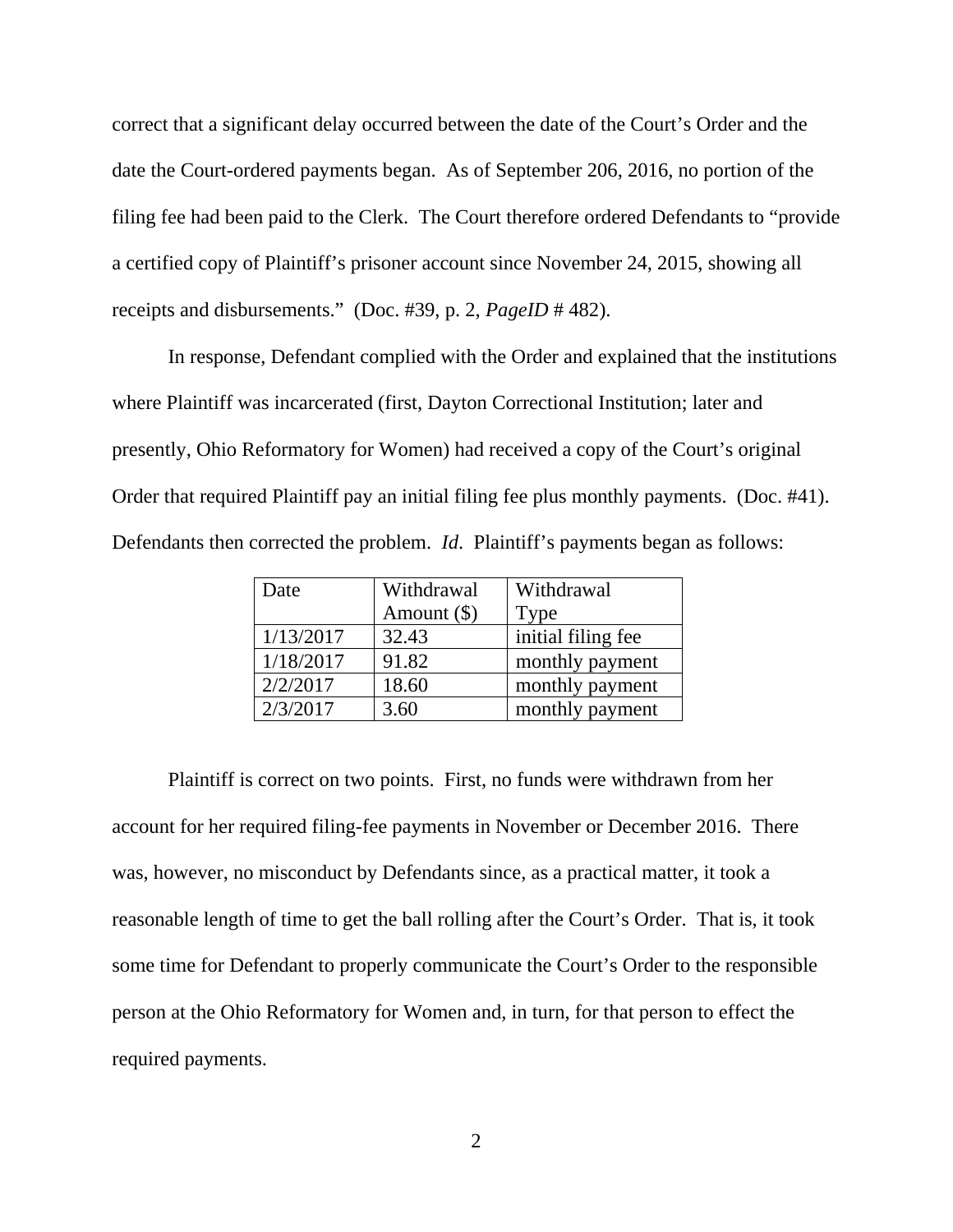Second, Plaintiff is correct that the \$91.82 withdrawn on 1/18/2017 was more than 20% of the preceding month's income credited to her prison account. Her preceding month's income, in December 2016, totaled \$208.00 (100+18+90 = \$208). (Doc. #50, p. 2, *PageID* #541). Twenty percent of this is \$41.60 (208 x .20 = \$41.60). Consequently, it appears that Plaintiff's monthly payment for January 2017 of \$91.82 was more than 20% of the income credited to her account in December 2016.<sup>1</sup>

 This, however, reveals no sanctionable actions by Defendants. At most, it constituted an arithmetic error resulting in a single monthly withdrawal that was about \$50.00 above 20% of her previous month's (December 2016) income.  $(91.82 - 41.60 =$ \$50.22). In terms of the instant case, this caused no prejudice to Plaintiff because Court records reveal that Plaintiff paid a total of \$114.02 on February 10, 2017. This constituted a payment of the \$91.82 plus additional February 2017 withdrawals from Plaintiff's prison account of \$18.60 and \$3.60 (91.82 + 18.60 + 3.60 = \$114.02). The Court has therefore received all of the money withdrawn from Plaintiff's prison account in January and February 2017 for partial payment of her filing fee in this case. The extra \$50.00 withdrawn from her account in January 2017 was doubtlessly inconvenient, if not troublesome, for Plaintiff. However, it is also benefits her by resulting in an earlier final pay-off date of the full amount she must satisfy for payment of the filing fee in the present case. She has not otherwise alleged that the withdrawal caused her prejudice in this case or resulted from any sanctionable misconduct by Defendants.

-

<sup>&</sup>lt;sup>1</sup> The withdrawal of \$91.82 on  $1/18/2017$  was also more than 20% of the income in Plaintiff's account from December 1, 2016 up to January 18, 2017 (\$319.00 x .20 = \$63.80).